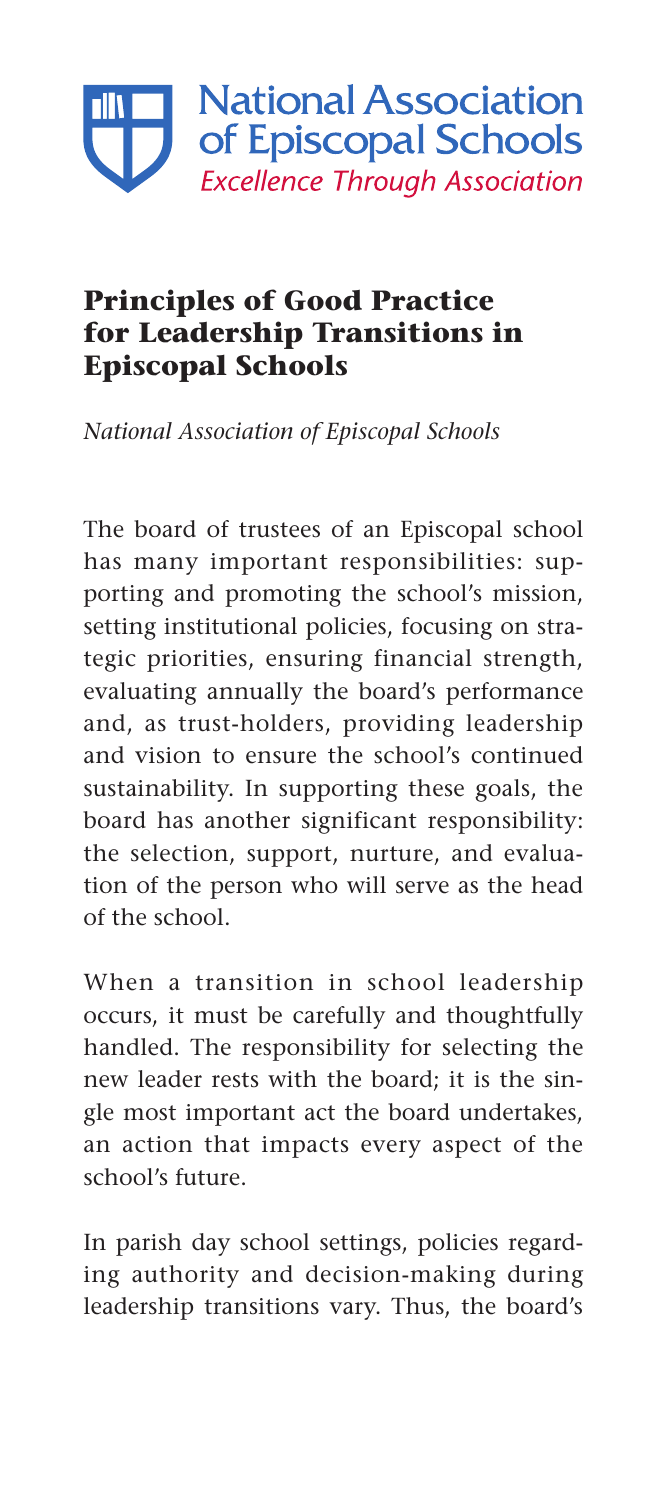decision in the selection of a new leader may ultimately require the consent of the vestry and the rector. A leadership transition time is an opportunity to clarify and strengthen the relationship between a church and parish day school. However, the transition processes delineated by these principles provide good practices for all Episcopal schools, including independent Episcopal schools. NAES recommends that parish day schools also use the *Principles of Good Practice for Governance in Episcopal Parish Day Schools* as a resource during leadership transitions.

If your school is not facing a leadership change this year, it is likely that sometime in the next few years it will be. The percentage of heads retiring in the near future is expected to be over 50%. According to the experience of NAES, on average 10% to 20% of Episcopal school headships change each year. NAES recognizes that when a leadership transition occurs, it is unsettling for a school and its constituents. School community members feel most vulnerable when a leader departs especially if it is the head. When the head of school changes, a whole new leadership team must be developed. Trust-building and relationships begin anew. Thus, guiding a school through a leadership transition must be initiated with competence and care.

In an effort to assist leaders of both church and school in navigating the waters of change that leadership transitions bring, NAES developed this set of *Principles of Good Practice for*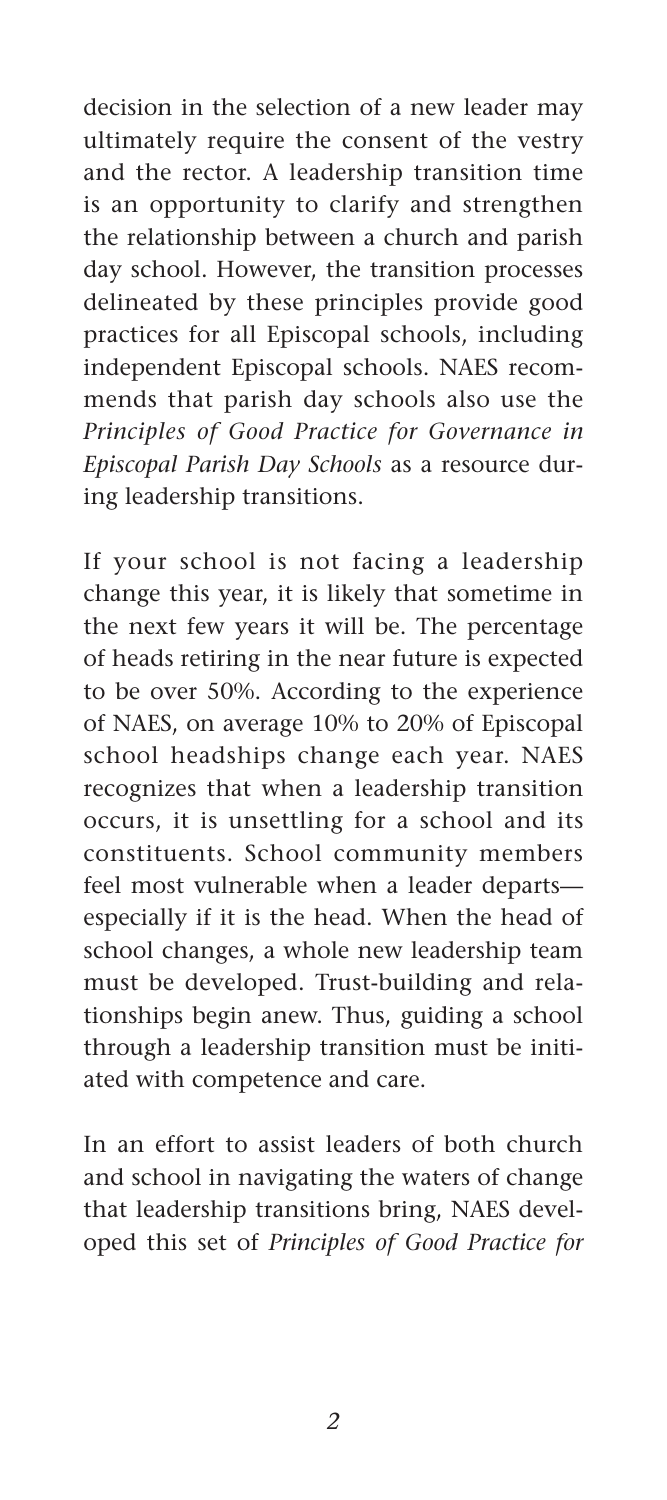## *Leadership Transitions in Episcopal Schools.* The *Principles* are intended to:

- affirm the importance of the Episcopal ethos of the school and its centrality in the search for the new spiritual and academic leader.
- • support the professionals and volunteers of both the church and the school as they seek to create smooth, effective transitions in leadership.
- • assist boards, vestries, dioceses, and search committees in understanding their roles and responsibilities as they embark upon the process to find the new leader who is being called to serve.
- ensure an impartial, thorough search process that upholds the values and integrity of the institution.

On a practical level, NAES anticipates that the *Principles* will be brought to bear on important aspects of our schools' institutional lives, particularly:

- the Episcopal identity of a school;
- the search process for a new leader;
- • the orientation processes of boards and, in parish day schools, vestries;
- the understanding of the various roles and responsibilities of boards, search committees, bishops, and, in parish day schools, rectors and vestries;